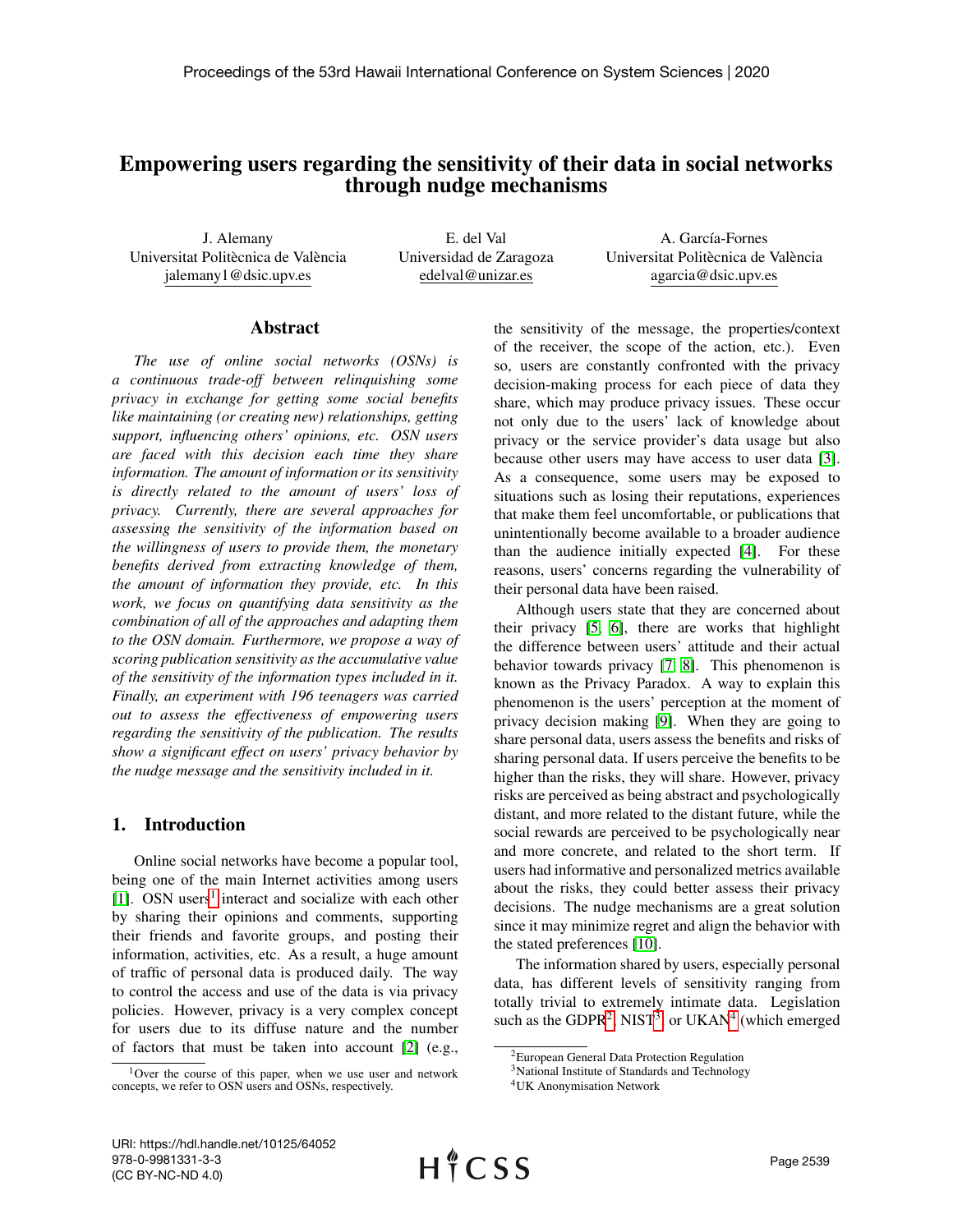from the need to protect users' data) distinguishes different levels of data sensitivity. Companies that buy, sell, and exchange users' data as an economic resource also consider different values of data based on the kind of information provided and whether they can link it to other data [\[11\]](#page-9-2). Companies have included the data as part of their business model in a data-driven economy. However, users are not completely aware of the value or sensitivity of their data. Moreover, we have different perceptions of sensitivity for our personal data depending on socio-cultural factors [\[12\]](#page-9-3). Therefore, if we empower users by making them aware of the value and/or sensitivity of their personal data through nudge mechanisms, they will be able to choose more suitable privacy policies [\[10\]](#page-9-1).

In this work, our main contributions are the following: (i) a literature review about the different approaches to estimate the sensitivity of personal data (law, market, individuals, linguistic, and social networks); (ii) a proposal for a ranking/metric of sensitivity as the combination of all of the approaches that adapts them to the OSN domain; and (iii) a validation experiment that tests the effect of sensitivity nudges (based on our metric proposal) on real users' behavior. The paper is organized as follows. Section [2](#page-1-0) analyzes and reviews previous works on establishing a sensitivity value for data. Section [3](#page-4-0) presents our proposal for calculating the sensitivity value of social network publications. Section [4](#page-6-0) includes the results of the experiment carried out to assess the effect of informing the user (via a nudge message) about the sensitivity of their publications before sharing them. We discuss our findings in Section [5](#page-7-0) and provide our final conclusions in Section [6.](#page-8-8)

# <span id="page-1-0"></span>2. Literature review

# 2.1. Definition of personal data

First, we define what we mean when we speak about data, information, or personal data. Data is the raw material that is processed and refined to generate information that provides meaning. Individually, a single piece of data is rarely useful. For example a single date may be an appointment, a holiday, or an anniversary [\[13\]](#page-9-4). However, data is often used to specifically mean digitally stored quantified information. In this paper, we use the terms data and information to refer to the same concept. Personal data is information that can be linked directly or indirectly to an individual and can specifically identify him/her.

At the same time, the sensitivity of information is the potential loss that is associated with the disclosure of that information. This definition allows for the fact that sensitive information is perceived as being riskier and more uncomfortable to divulge [\[14\]](#page-9-5). Generally, by definition, personal data is more sensitive than data.

### 2.2. Quantifying the value of personal data

According to Acquisiti et al. [\[15\]](#page-9-6), there is not just one method for properly establishing the value of privacy and personal data. Different references could be considered to establish this value, such as the money users would be willing to accept for their data, the money they would be willing to pay to protect their data, the cost of making their data public, etc. For this purpose, we reviewed the relevant research studies that proposed rankings and metrics. We have detected four different approaches for sensitivity that are based on (i) laws and regulations; (ii) market valuation; (iii) individuals' valuation; and (iv) linguistics. Below, we present and discuss the solutions provided by each one.

Law & regulation. In this approach, countries have been forced to regulate company activities that collect, store, and manage personal data. These regulations distinguish between different levels of sensitivity of the data that requires more protection than other data. The starting point for defining sensitive data under EU law is the list of "special categories of data" in the GDPR, which is based on the concept of privacy as a fundamental right. According to Article 9 of this regulation, sensitive data includes personal data revealing racial origin, political opinions, or religious or other beliefs as well as personal data on health, sex life, or criminal convictions [\[16\]](#page-9-7). Personal data that does not match these categories is also protected but is considered to be less sensitive, so companies do not have so many controls. In the UK, the UK Anonymization Network (UKAN) classifies data following two criteria: whether or not data is personal, and whether data may or may not be identifiable. It is interesting to consider the data that is not personal but that may be used to identify an individual such as vehicle registration or a dynamic IP address, since it may be strongly associated with an individual [\[17\]](#page-9-8). In US law, there is no comprehensive data protection regulation and no clear starting point for defining sensitive data that is analogous to the special categories of personal data found in the EU Data Protection Directive [\[18\]](#page-9-9). Agencies such as the National Institute of Standards and Technology (NIST) and the Department of Homeland Security have struggled to provide a precise definition of personally identifiable information, but they have not completed the next step of defining different categories of sensitivity or developing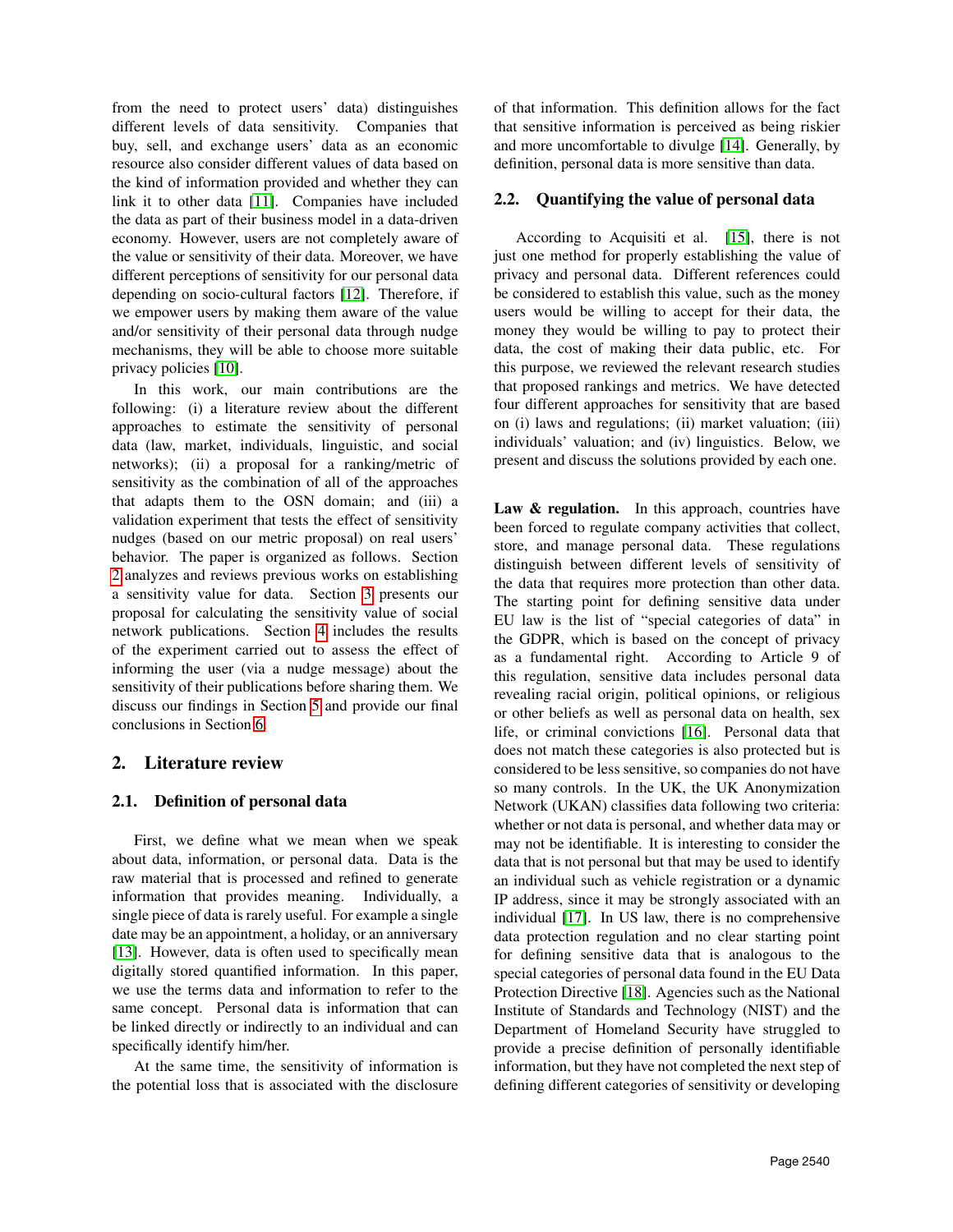a topology of personal data that quantifies personal data. Current US laws and regulations cover only the use of certain types of personal data, such as financial and medical information.

Based on laws that are related to the protection of individual privacy in personal information record-keeping systems, Turn proposes a sensitivity scale and classification for personal information [\[19\]](#page-9-10). This scale consists of six levels that are based on the potential adverse effects on the individual, which may range from a mild annoyance to physical harm. The levels are: AS, public (by statute); A, public; B, limited; C, restricted; D, confidential (by statute); E, sensitive (by statute); and F, secret (by statute). The work also provides a simplified classification on three levels merging the ones above: basic (AS, A, B); medium (C, D); and high (E, F). The main problem with the law and regulations approach is that it groups information into broad, abstract categories without providing a scale or a ranking that indicates sensitivity in a fine-grained way.

Market valuation. This approach focuses on the information value for companies. Companies generate economic benefits from users' data and have decided to include users' data in their business models. User data and knowledge derived from it are sold and bought by companies for different purposes such as developing new features, offering new services, customizing an advertising campaign, etc. A report elaborated by the OECD<sup>[5](#page-2-0)</sup> [\[20\]](#page-9-11) analyzes different methodologies for measuring and estimating the value of personal data from a purely monetary perspective (i.e., without taking into account the indirect impacts of the use of personal data on the economy or society). This report analyzes approaches from two perspectives based on the market's valuation and individual's valuation. From the market perspective, the report assesses the value of data from indicators such as the market revenues obtained per data record, the market prices for data, the cost of a data breach, and data prices in illegal markets. From the individual perspective, the report assesses the value of data from indicators such as an individual's willingness to pay to protect data. The result is several rankings based on different indicators. An example of ranking based on the indicator of the market prices for data is made up of the following types of data that are ordered from highest to lowest cost: bankruptcy information, felony, employment history, sex offender, education background, unpublished phone number, business ownership, credit history, marriage/divorce, past address, social security number, address, voter registration. Another example of ranking based on the prices that individuals are willing to pay to protect their information is made up of the following criteria: the top tier includes social security numbers (national identity numbers) and credit card information, which most people value highly (USD 150–240 per entry); the middle tier contains digital communication history, such as web browsing history as well as location and health information (around USD 50); the last tier of information contains facts about users, including online purchasing history and online advertising click history, to which individuals attach little value (USD 3–6).

The Financial Times newspaper developed a calculator app based on the analysis of industry pricing data from a range of sources in the US [\[21\]](#page-9-12). Malgieri et al. [\[11\]](#page-9-2) distinguish the following categories according to their economic value (from lower to higher): general (mainly demographic) information about a person; shopping, financial, or vacation intentions; personal data of people going through certain important life events (such as getting married, having a baby, etc.); and personal data containing specific health conditions or information on taking certain prescription (the highest value). In their work, they found that all of the data of a single person is not much valuable economically (approximately less than one dollar). The authors emphasize that the price of personal data has followed a declining trend in recent years. Conversely, companies collect the personal data of more and more people and this data can be resold several times, increasing the profits generated. Another important factor that is highlighted is that there is a positive relationship between the sensitivity of data and its economic value (i.e., the more sensitive the personal data, the higher its economic value).

Individuals' valuation. Another interesting approach is the individuals' perception of the data. After the analysis of the responses of 310 adults in a national survey, Milne et al. [\[22\]](#page-9-13) detected six groups of personal information and established a ranking based on the consumers' perceived sensitivity. The groups detected (ordered from lowest to highest sensitivity) were: basic demographics, personal preferences, contact information, community interaction, financial information, secure identifiers. In addition, the authors detected that the perception of risk is multidimensional. They considered that there is not just one type of risk. They differentiated four types of risk where the six information groups could be classified: physical risk (secure identifiers); monetary risk (financial information and secure identifiers); social risk (community interaction); and psychological risk (community interaction and secure identifiers).

<span id="page-2-0"></span><sup>5</sup>Organization for Economic Cooperation and Development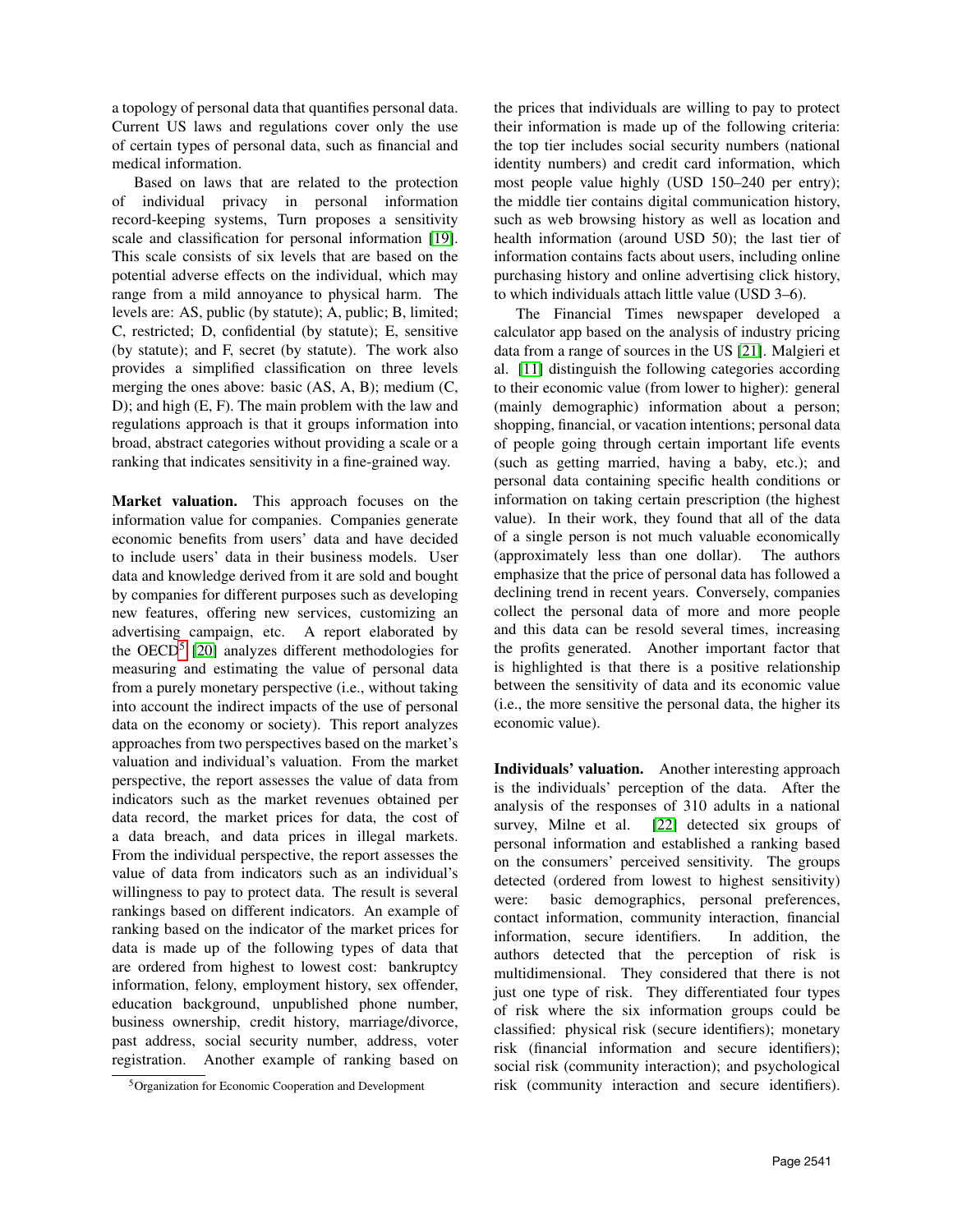Schomakers et al. [\[12\]](#page-9-3) established a sensitivity ranking of 40 different data types. The authors compared their results with Brazilian, EEUU [\[23\]](#page-9-14), and German individuals. Based on the ranking, they grouped data into three categories (high, medium, and low) using a linear clustering based on the sensitive value of data. Rumbold et al. [\[13\]](#page-9-4) propose six categories of data (based on the UKAN): non-personal data; human-machine interactions; human demographics, behavior, thoughts and opinions; human characteristics (unprotected); human characteristics (protected); and medical or healthcare data. The authors propose a spectrum of sensitivity for these six categories and subcategories inside them, where the relative frequency with which data would occur is given by individuals.

Although these previous works highlight that the perceived sensitivity of a specific type of data varies depending on socio-cultural factors (i.e., religion is highly sensitive in areas where there is a high degree of sectarian conflict), the ranking of data based on sensitivity is similar among individuals [\[12,](#page-9-3) [13\]](#page-9-4).

Linguistics. The last approach considered is centered on linguistics and the use of words. According to Viejo et al. [\[24\]](#page-9-15), the terms that provide/disclose a large amount of information are also likely to be sensitive. In this respect, several privacy-protection methods for textual data and empirical studies have shown the close relationship between the informativeness of textual terms and their sensitivity [\[25,](#page-9-16) [26\]](#page-9-17). Therefore, Viejo et al. [\[24\]](#page-9-15) measure the informativeness of a term according to its Information Content (IC), which is computed as the inverse of the term's probability of appearance in a corpus. To that end, they use the largest and most up-to-date electronic repository available: the Web. Other works such as Imran et al. [\[27\]](#page-9-18) also consider the same idea of linguistics properties to quantify the sensitivity of data, but they use the ontological properties of DBPedia<sup>[6](#page-3-0)</sup> resources to create taxonomic generalizations of words. To do this, they use SPARQL as a query language and the Semantic Web API. Thus, the deeper a word is in the taxonomic tree of generalization, the higher the sensitivity of the word.

### 2.3. Sensitivity in the OSN domain

Some of the categories and information types analyzed in the previous approaches may make no sense in the social network domain (e.g., DNA profiles or bankruptcy information). Conversely, other categories that were not included in the above approaches could appropriately be considered as sensitive due to the risks

| Information types from<br>regrets in OSNs | Source           |
|-------------------------------------------|------------------|
| Location data                             | [31]             |
| Personal and Family issues                | [32, 28, 33, 31] |
| Work and Company data                     | [32, 28, 31]     |
| Religious issues                          | [32, 34, 28, 33] |
| Political issues                          | [32, 34, 28, 33] |
| <b>Health and Medical</b>                 | [28.33.31]       |
| Alcohol consumption                       | [32, 28, 33, 31] |
| Illegal drug use                          | [32, 28, 33, 31] |
| Sexual content                            | [32, 28, 33]     |
| Negative emotions                         | [32, 34, 28, 31] |
| Positive emotions                         | [34, 31]         |
| Attacks on individuals                    | [32, 34, 28, 33] |
| Attacks on collectives                    | [32, 34, 28, 33] |
| Lies and Secrets                          | [32, 34]         |

<span id="page-3-1"></span>Table 1. Summary of the most common information types that cause regrets in social networks

or consequences for the post's owner, such as personal attacks (which are very common in Twitter) [\[28\]](#page-9-21).

An important aspect in the OSN domain is identification. Depending on the network platform, users need to provide a minimum amount of information about themselves in order to have a profile. Even when this information is not required, users upload information about themselves to be identifiable to others (e.g., their real name, birthday, a photo of themselves, etc.) [\[29\]](#page-9-24). This effect emerges from the nature of OSNs for communicating and socializing with others. When users are identifiable, they are easily included in the social network structure as friends or followers, and, in addition, they increase their social rewards with the interactions [\[30\]](#page-9-25). Therefore, information that users share could be personal by default.

As a consequence, there are a lot of works in the literature that collect and group different kinds of content based on users' regrets caused by sharing data on social networks [\[32,](#page-9-20) [34,](#page-9-23) [28,](#page-9-21) [33\]](#page-9-22) (see Table [1\)](#page-3-1). Most of them consider the most common regret as revealing too much information. Based on this regret, users usually highlight posting about categories like personal and family issues, religion, politics, health, work and company issues, and location data. These categories fully match the categories of personal data from the previous approaches analyzed. As an example, although it is not a common practice, posting lists of defaulters involves a high risk for the publisher and the defaulters due to other users' reactions. On the other hand, network usage has generated regrets that are related to self-presentation and reputation. The information types that could cause these regrets such as publications

<span id="page-3-0"></span><sup>6</sup>[http://dbpedia](http://dbpedia.org/About).org/About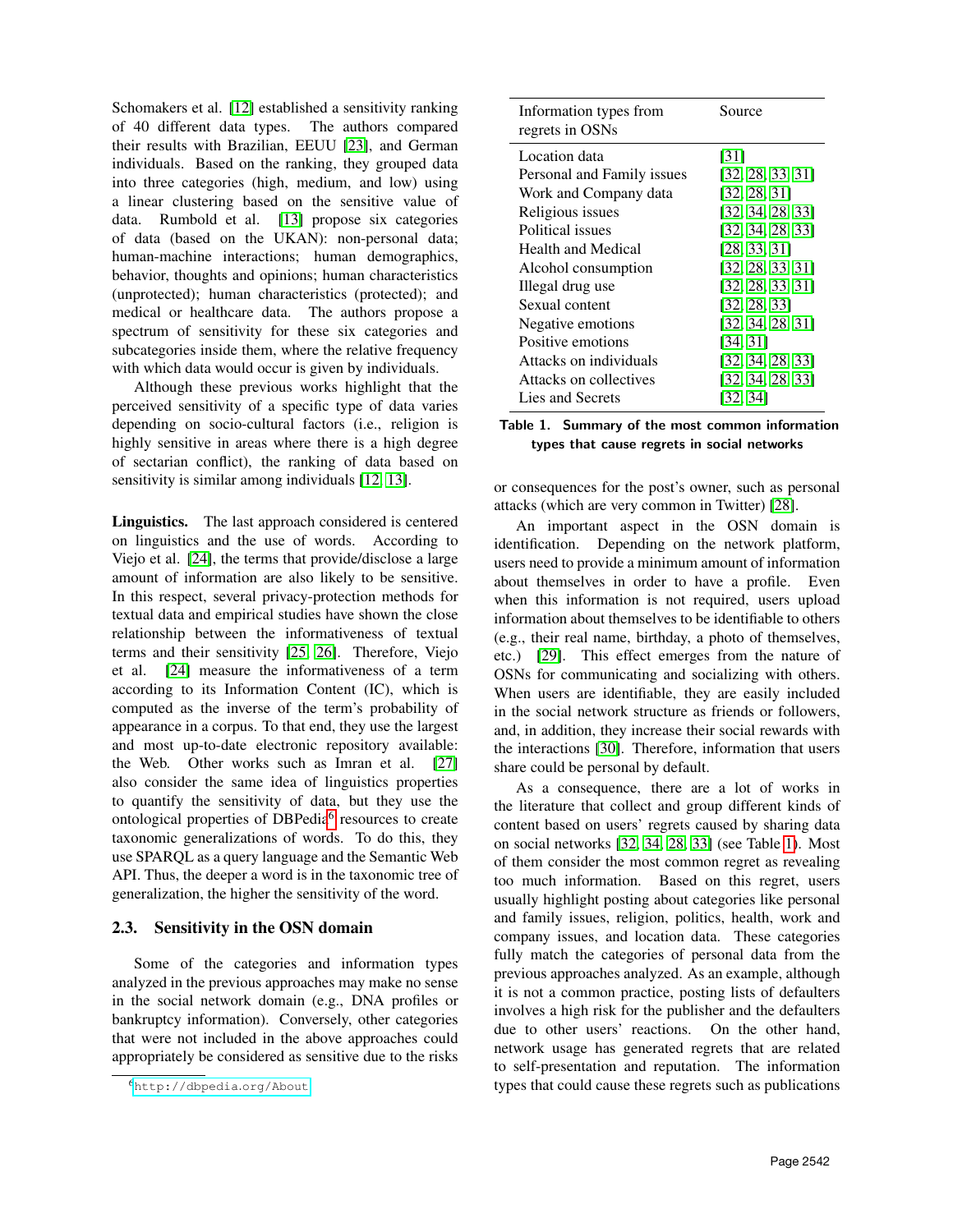about alcohol or illegal drug use, obscenity, personal attacks, complaints, and curses were not considered in the approaches analyzed. Since these information types can change the other's perceptions towards the user that publishes, they are also sensitive for the users' privacy. Extreme emotions are also included in this same group. Most of them are negative emotions, but there are some cases of extreme happiness that can cause regrets by the reactions of others (in this case, moved by jealousy). Finally, this research also highlights regrets caused by posting lies and secrets, but no one (to the best of our knowledge) has enough information to detect them.

In fact, some works such as [\[31\]](#page-9-19) have tried to identify some of these categories, but the only thing they did was to reveal the habits of users. They did not extend their work to enhance the users' awareness of the sensitivity of this type of information or privacy-seeking behavior. Our goal is to propose a quantification value for users' posts and to use it to improve users' privacy.

### <span id="page-4-0"></span>3. Proposal

In the proposal of this work, we address three issues: (i) providing a sensitivity value for each information type that might be present in the OSN domain; (ii) providing and justifying the sensitivity value for the regret-based information types; and (iii) the representation of the total value of sensitivity for a publication, taking into consideration that multiple information types could appear in the same publication.

For the first issue, we propose a ranking that combines the sensitivity values and the information types that appear in the works reviewed (see Figure [1\)](#page-4-1). The value for each information type was normalized on a scale of 0 to 1, where 0 means no sensitive data and 1 means the maximum sensitive value of data. We added new information types based on users' regrets (see Table [1\)](#page-3-1). For each of these information types, we proposed a potential sensitivity value considering the nature of the regret and its proximity to other information types. For the *Illegal drug use* information type, we propose positioning this information type between *Medication* and *Law enforcement files* (immediately next to *Medication*) since it could be considered as medication, but, depending on the kind of drug, it may lead to legal consequences. For the *Alcohol consumption* information type, we propose positioning this information type as individuals' behaviors, especially since it represents health-damaging behaviors [\[35\]](#page-9-26) (below *Religion* and close to *Lifestyle*). For strong sentiments, works about regrets concurred that negative emotions are more regrettable than positive ones [\[32,](#page-9-20) [34\]](#page-9-23). Therefore, we propose positioning the positive



<span id="page-4-1"></span>Categories are A=Non-personal, B=Human-machine, C=Human characteristics, D=Demographics, E=Contact info., F=Status/Financial, G=Association, H=Identifiable info., I=Behaviors/Intentions, J=Law-related, and

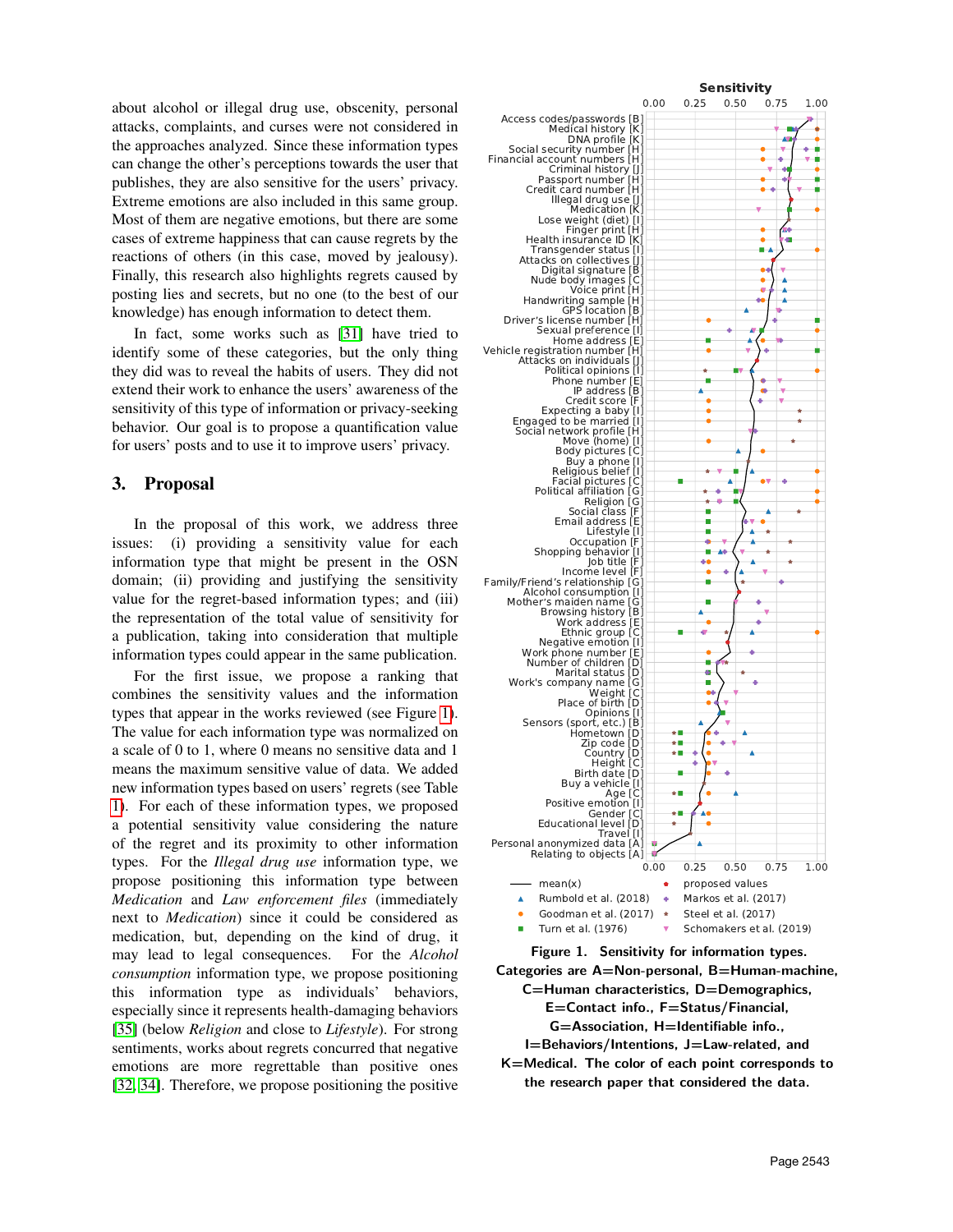emotions in the same place as demographic data, and the negative emotions over the *Opinions* information type. Finally, the information type related to attacks, curses, offensive comments, or profanity depends on the kind of target. On the one hand, if the target is an individual (i.e., *Attacks on individuals*), we propose positioning the information type between *Negative emotion* and types related to laws due to its possible legal consequences. On the other hand, if the target is a group or association (i.e., *Attacks on collectives*), the sensitivity is greater than the sensitivity of *Attacks on individuals*, and, in some countries, it could be considered as a hate crime against a collective.

Finally, using the sensitivity information types from previous works and the proposed sensitivity values for regrets, we created a ranking (see Figure [1\)](#page-4-1) of 74 information types (y-axis). We grouped the information types into the following categories: (A) Non-personal, related to anonymized data or object data; (B) Human-machine, data generated from technology interactions; (C) Human characteristics, related to physical aspects; (D) Demographics, related to common features that are not identifiable; (E) Contact info., any information that allows others to contact you; (F) Status/Financial, related to monetary status; (G) Association, data able to link users with other individuals or collectives; (H) Identifiable info., data that can directly identify an individual; (I) Behaviors/Intentions, related to past and future actions; (J) Law-related, that can or have caused legal consequences; and (K) Medical, related to health data. Once we quantified and normalized the value for each information type, we placed them in order from the most sensitive types to the least sensitive types. The sort criterion was the mean value of the information type and the number of research works that assessed that information type. From the resultant ranking, we observed that there is a consensus in most cases for the information types at the extremes of sensitivity (the lowest and highest value). We also observe that information with low values of sensitivity is mainly demographic, anonymized, or related to objects, while information with the maximum values of sensitivity is mainly passwords/access codes (because they can give access to other sensitive information), health information, and identifiable and unique data of an individual. In contrast, the rest of the information types have less consensus with a huge sensitivity variability among the works. We highlight the information types of facial pictures, ethnic/race, and behavior/intentions as being of greatest variance. Furthermore, we also observe that behaviors/intentions of individuals (such as losing weight, expecting a baby, engaging to be married,



<span id="page-5-0"></span>Figure 2. Distribution of sensitivity values for the identified categories of information types.

etc.) are especially valuable for companies, while other approaches give them values that are significantly lower. For this reason, it is so important to consider all of the approaches involved.

In order to provide an estimated value by category, we selected the mean as the representative value for the category. Figure [2](#page-5-0) depicts the distribution values per category, which includes a Box-plot to enhance visual comprehension. The mean values are included in the legend, which reflects the conclusions extracted in the ranking. Thus, if a relevant information type was not included in our proposal, other researchers could derive an approximate sensitivity value by classifying the new information type in a category and/or comparing it with the other information types.

We illustrate a common scenario for proposing a value of sensitivity for a publication. A user posts on a social network. The post  $(e.g., W)$  may consist of a media item (e.g., a photo), a textual message, or both [\[32\]](#page-9-20). The question that may arise is: What value of sensitivity  $s$  should the publication  $W$  have (i.e.,  $s(W)$ )? In fact, the combination of information types  $(t_i \in W)$  actually creates value. When the attribute name is provided as "John" or the attribute gender is provided as "male", these are meaningless. Single attributes without any further context have no monetary value. Only when they are combined (i.e., when John is male) do these attributes create value [\[11\]](#page-9-2). In OSN, the profile provides a linkable space for new attributes. Therefore, assessing personal data sensitivity is not about assessing individual information types, but rather assessing combinations of personal data. Using the approach of the market pricing valuation of personal data [\[21\]](#page-9-12), where data is bought and sold in a combined way, we propose using the same system (i.e., summing their values) to assess combinations of information types.

<span id="page-5-1"></span>
$$
s(W) = \sum_{t_i \in W} s(t_i) \tag{1}
$$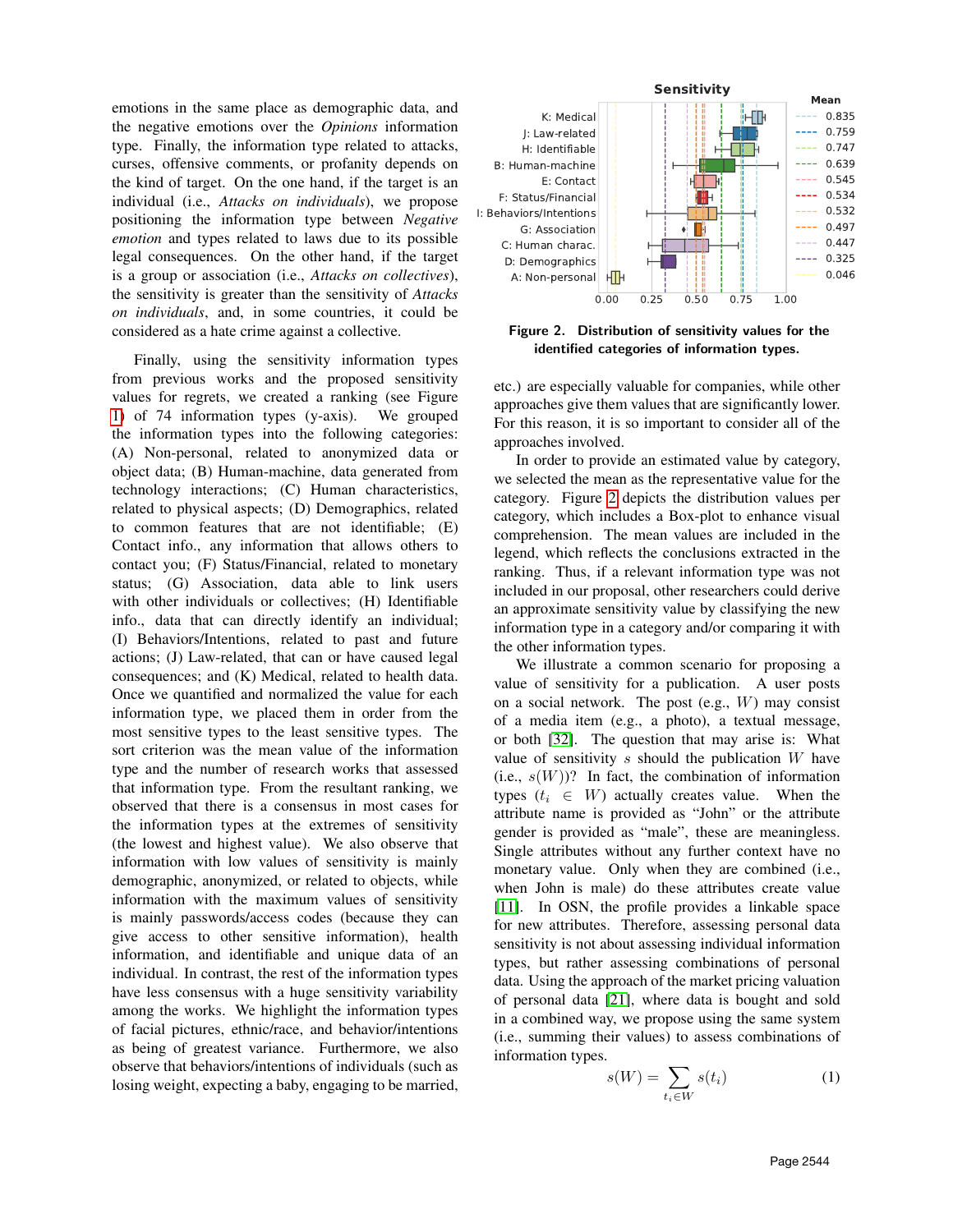| Age [years] | mean(SD) | 13.03(0.70) |
|-------------|----------|-------------|
|             | 12 years | 22.45%      |
|             | 13 years | 51.53%      |
|             | 14 years | 26.02%      |
| Gender      | male     | 53.57%      |
|             | female   | 46.43%      |

<span id="page-6-1"></span>

| Table 2. Demographics of participants $(N=196)$ . |  |  |  |  |
|---------------------------------------------------|--|--|--|--|
|---------------------------------------------------|--|--|--|--|

Thus, the more information types the post has and the more sensitive they are, the riskier it is to share the post.

# <span id="page-6-0"></span>4. Experiment

We ran an experiment to test the effect of informing the user (via a message) about the sensitivity of their publications before sharing them. The message acts as a nudge for users. Nudges attempt to influence decision making in order to improve individual well-being without actually limiting users' ability to choose freely, thus, preserving freedom of choice [\[10\]](#page-9-1). For this reason, we consider that nudges could reduce users' regrets.

#### 4.1. Methodology

The experiment consisted of a questionnaire that was distributed online within the context of a one-month workshop about social networks for teenagers. The questionnaire was embedded in the social network platform that they used in the workshop. A total of 196 Spanish participants (from the Valencia area) ranging in age from 12-14 years old completed the experiment. The sample shows heterogeneous distributions regarding age  $(M = 13.05, SD = 0.71)$ , and gender (53.57% male teenagers) (see Table [2\)](#page-6-1). The questionnaire consisted of asking participants to choose an audience (i.e., the privacy policy) for real publications (selected previously from Twitter) as if they had written them. The privacy options available were based on the social circles defined by [\[36\]](#page-9-27). We removed the social circles that made no sense for teenagers (such as coworkers), and we combined the first and second level of family into a single social circle. The final options were: *No one*, *Family*, *Friends*, *Acquaintances*, and *All*. We collected 53 tweets that were classified by raters taking into account the information types that the tweets had (Figure [1\)](#page-4-1). We finally chose the 30 tweets with the highest level of agreement with the information types identified to be included in the questionnaire. From the manual classification, we calculated the sensitivity value of the tweet using our proposal (i.e., accumulating the sensitivity of the different information types, Eq. [1\)](#page-5-1).

The questionnaire had two stages, which took



<span id="page-6-2"></span>Figure 3. Template of the survey questions.

place in different weeks, with 15 questions per stage. The questions were designed following the structure depicted in Figure [3.](#page-6-2) The difference in the questions between stages was the nudging message that was hidden during the first 15 questions. In the first stage, the nudges were not activated, so the participants did not receive any kind of advice concerning the privacy decision. In contrast, in the second stage, the nudges were activated, assisting the participants with the privacy decision. Thus, we observed and assessed whether meaningful changes in their behaviors were produced with nudges about the sensitivity of the publication.

#### 4.2. Results

Once the experiment had ended, a total of 5880 privacy decisions (196 participants x 30 questions) were collected. Each entry consisted of the participant identifier, the tweet identifier, whether the sensitivity nudge was enabled, the sensitivity value, and the privacy policy choice. We codified the data following the next criteria: the sensitivity nudge variable as a binary value (representing whether it was enabled); the sensitivity value was discretized into four grades (*none*, *low*, *medium*, and *high* sensitivity); and the privacy policy choice was normalized taking into account how restrictive the choice was, considering *No one* as the minimum value (0), and *All* as the maximum value (4). Since participants did not repeat their choices for the same tweet, we considered running an independent sample test to assess the effect of the nudge messages on the participants' decisions. Moreover, we also wanted to evaluate the effect taking into account the information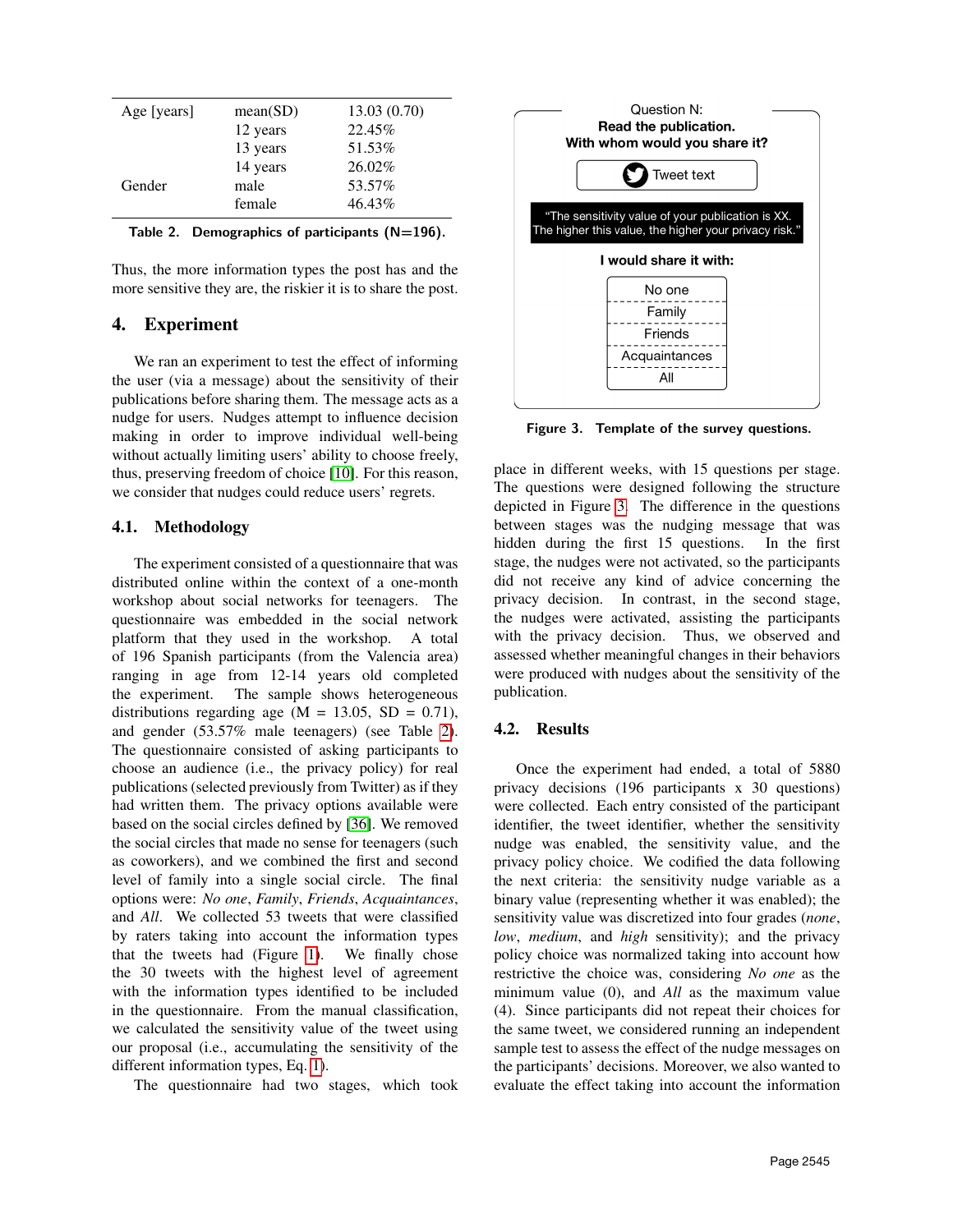| Source          | df        | Mean<br>Squares | F                     | $\boldsymbol{p}$ | Effect<br>Size |
|-----------------|-----------|-----------------|-----------------------|------------------|----------------|
| (A) Nudge       |           | 10.55           | 4.84                  | $.028*$          | 001            |
| (B) Sensitivity | 3         | 165.26          | $75.87 \cdot 00^{**}$ |                  | .038           |
| $A \times B$    | 3         | 13.68           | 6.28                  | $.00**$          | -003           |
| Error           | 5873 2.17 |                 |                       |                  |                |

<span id="page-7-1"></span>

| Table 3. ANOVA analysis for the privacy policy |                                                                           |  |  |
|------------------------------------------------|---------------------------------------------------------------------------|--|--|
|                                                | chosen $(\alpha = .05)$ . $\degree p < .05$ , $\degree \degree p < .01$ . |  |  |

Sensitivity Nudge N Mean Std. Error *none* 0 784 1.858 .061 1 784 2.042 .061 *low* 0 784 1.166 .048 1 784 1.130 .047 *medium* 0 686 1.507 .056 1 686 1.302 .058 *high* 0 686 1.408 .057 1 686 1.117 .057

<span id="page-7-2"></span>

| Table 4. Comparison of privacy policy mean values    |
|------------------------------------------------------|
| by sensitivity grade and nudges (0: the most         |
| restrictive policy; 4: the less restrictive policy). |

# <span id="page-7-0"></span>5. Discussion

Depending on the information type, data is more or less sensitive/valuable due to: the cost of storing it [\[20\]](#page-9-11); the willingness of users to provide it [\[22\]](#page-9-13); the monetary benefits derived from extracting knowledge from it [\[21\]](#page-9-12); the loss of users' privacy [\[12\]](#page-9-3); the amount of information it provides [\[16\]](#page-9-7); etc. After the analysis and review of previous works that deal with the assignment of a sensitivity value to information types, we identified that some information types have small variability of value among the different works (especially in the case of information types that are located at the extremes of the sensitivity values). In this work, we have identified that categories such as demographics and human characteristics have a high degree of agreement among works that evaluate this data as being of low sensitivity. We have also identified that medical, legal and personally identifiable data categories also have a high degree of agreement, evaluating this data as being highly sensitive. For information types with less agreement among approaches, we highlight user behaviors and intentions. These may be valuable to companies, but the other approaches (laws & regulations and individuals' valuation) give them low sensitive value or they do not even assess the value of these types.

Regarding the proposal presented in this work, for estimating a sensitivity value for each information type, we decided to accumulate the values of all the works and calculate the mean value for each information type. Based on these values, we create a ranking. This ranking could be extended considering new values for a certain information type and including new information types. We included new information types from OSNs regrets positioning them by proximity to others types. However, this order could be also validated through questionnaires to users and companies about their perception of sensitivity/value of these new information types in comparison with the existing ones. Moreover,

sensitivity value of the tweet. Therefore, we used an ANOVA test ( $\alpha = .05$ ) using the *privacy policy* value as the dependent variable and using the *sensitivity* value and whether the *nudge* was activated as the fixed factors (see Table [3\)](#page-7-1).

The results of the statistical tests reveal a significant difference in users' behavior regarding privacy policy choices. On the one hand, the presence of nudge messages was significant to the privacy decision made (p-value = .028). On the other hand, the test results also showed a significant difference in the privacy decision made by participants regarding the sensitivity value shown in the nudge message ( $p$ -value = .00). Finally, the combination of both variables (nudge and sensitivity) also revealed a significant difference in their decisions (p-value = .00). Table [4](#page-7-2) depicts the comparison of the mean value of the privacy policy decisions organized by sensitivity and nudge variables. The table shows the differences in the mean of privacy policy choices, that the ANOVA statistical test confirms that are significant. From the privacy decisions made by the participants, we can extract some remarkable facts. First, the participants were able to slightly identify the sensitivity of the information contained in the tweet. They showed more restrictive behavior for the information with higher sensitivity (see the *Mean* column for rows where the *nudge* variable is 0), except at the low sensitivity level. We explored the information types identified in those tweets. Most were from the Intentions category, which was one of the categories with the lowest level of agreement. Therefore, we believe that that may have had some effect on their initial decision-making. Second, the participants were less restrictive in their privacy policy choices when the nudge message confirmed that the message was not sensitive (see the *Mean* column for rows with non-sensitivity), while they were more restrictive with sensitive content. Finally, the difference in the mean of the privacy policy choices of the participants was higher when the sensitivity value of the message was higher.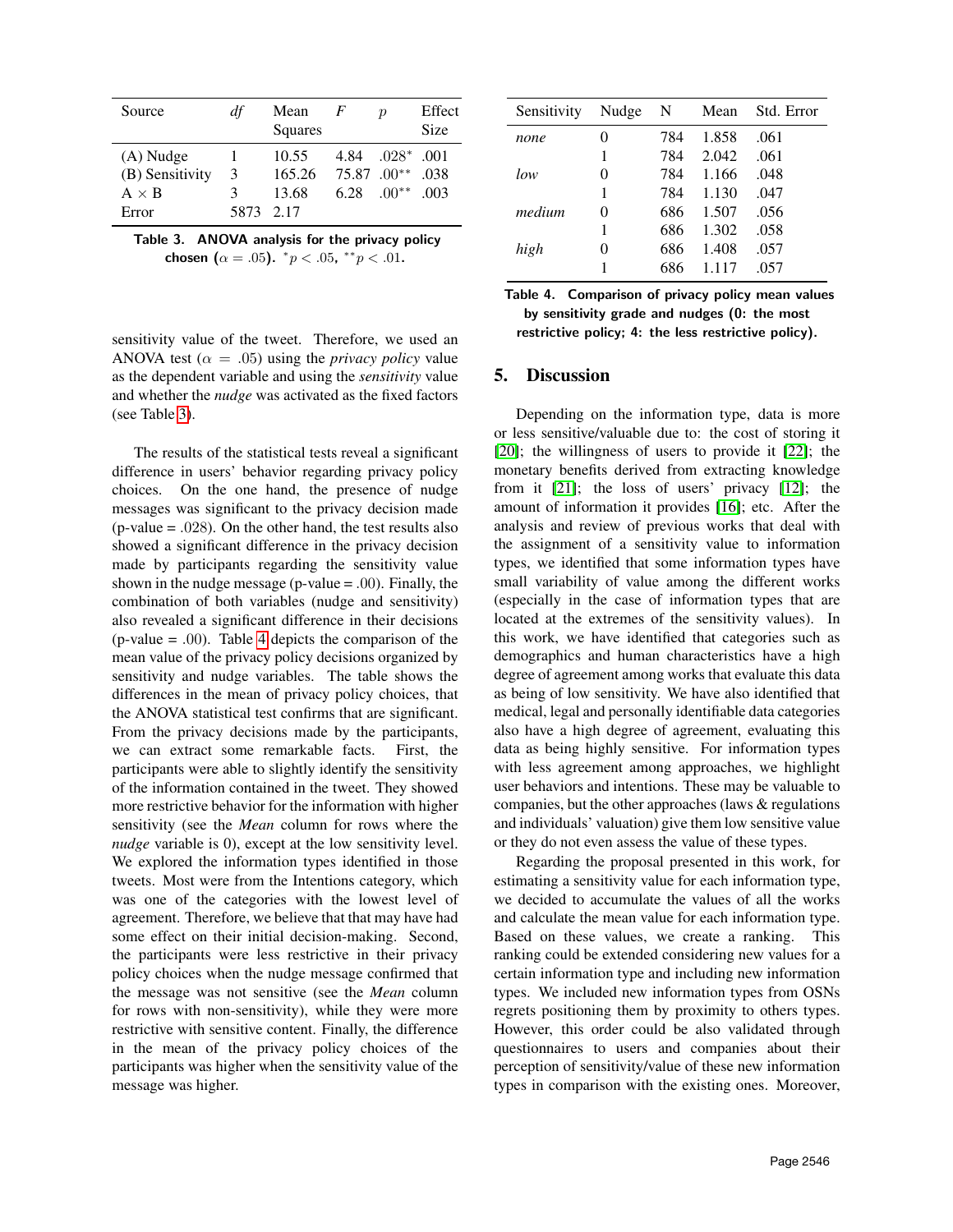the value of estimated sensitivity introduced to users could be provided to users in different ways (e.g., as a monetary value, as a color scale, etc.) for testing which representation has a greater effect. Another aspect to assess other alternatives to estimate the aggregated value of data. Only few works calculate the sensitivity value of the information and, to the best of our knowledge, there is a lack of proposals that consider the combined value of information.

As some works point out [\[10,](#page-9-1) [11\]](#page-9-2), empowering users during complex decisions with valuable information has two direct effects on them: (i) it raises their awareness; and (ii) it nudges their behaviors toward controlled decisions (i.e., with expected consequences). Wang et al. [\[37\]](#page-9-28) proved that identifying the imagined audience before making decisions about posting changed the users' privacy decisions. Schöning et al. [\[38\]](#page-9-29) tested significant differences by personalizing the styles of the nudges shown. Alemany et al. [\[39\]](#page-9-30) tested personalized nudges based on an estimation of the final audience before posting. In that work, the authors reported that teenagers used more restrictive policies when they were aware of the potential audience. In this work, we empower users with nudges that contain information about the sensitivity value of the information they would share in OSNs. We assess how teenage users choose the privacy policy for a given publication when we nudge about its sensitivity. Through the experiment, we found out that the teenagers of the experiment had some previous knowledge about the sensitivity of information, because they chose restrictive privacy policies for the most sensitive posts when nudges were not activated. We also figured out that nudge messages about sensitivity had a significant effect on their behavior as well as the sensitivity level shown on the nudge message. The effect on teenagers' privacy behavior was more significant the greater the sensitivity value included in the nudge message (i.e., the privacy policy mean value decreased more for *high* sensitive posts than for *low* sensitive posts). From the results, we conclude that the teenagers were able to understand the nudge message that contained information about the sensitivity of their publications and they used them to have less risky behaviors on social networks.

### <span id="page-8-8"></span>6. Conclusions

This paper proposes a combined ranking using sensitive information types collected from an extensive literature review as well as a set of newly proposed information types for the OSN domain based on the most common regrets. The ranking provides the quantification of the sensitivity value of the different information types and could also be used to approximate the value of new information types that are not included in this work. Our proposal for assessing the sensitivity of a publication uses the ranking to estimate its value by accumulating the values of the different information types identified in the publication. The sensitivity value associated with a publication was used in nudges that were tested in an experiment with 196 teenagers. In this experiment, the teenagers had to choose a privacy policy for a set of publications with different degrees of sensitivity. The information provided by the nudges made them more aware of the privacy risk before choosing a privacy policy. The results of the experiment showed the relevance of empowering users with information about the sensitivity of their publications in order to make informed decisions that protect their privacy.

As future work, we plan to include our proposal in a real social network; thus, we could apply the nudges to the users' generated content in their daily usage. We also think that it would be interesting to match the topics of the publication with the sensitive categories developed in our proposal in order to improve its performance.

#### 7. Acknowledgement

This work is partially supported by the Spanish Government project TIN2017-89156-R and the FPI grant BES-2015-074498.

### References

- <span id="page-8-0"></span>[1] S. Survey, "Most popular daily online activities of adult internet users in the united states," 2017.
- <span id="page-8-1"></span>[2] D. J. Solove, *Understanding privacy*, vol. 173. Harvard University Press Cambridge, May, 2008.
- <span id="page-8-2"></span>[3] C. Richthammer, M. Netter, M. Riesner, J. Sänger, and G. Pernul, "Taxonomy of social network data types," *EURASIP Journal on Information Security*, vol. 2014, no. 1, p. 11, 2014.
- <span id="page-8-3"></span>[4] J. Alemany, E. del Val, J. Alberola, and A. García-Fornes, "Estimation of privacy risk through centrality metrics," *FGCS*, vol. 82, pp. 63–76, 2018.
- <span id="page-8-4"></span>[5] A. Acquisti, L. Brandimarte, and G. Loewenstein, "Privacy and human behavior in the age of information," *Science*, vol. 347, no. 6221, pp. 509–514, 2015.
- <span id="page-8-5"></span>[6] Y. Jeong and Y. Kim, "Privacy concerns on social networking sites: Interplay among posting types, content, and audiences," *Computers in Human Behavior*, vol. 69, pp. 302–310, 2017.
- <span id="page-8-6"></span>[7] S. Kokolakis, "Privacy attitudes and privacy behaviour: A review of current research on the privacy paradox phenomenon," *Computers & security*, vol. 64, pp. 122–134, 2017.
- <span id="page-8-7"></span>[8] S. Barth and M. D. De Jong, "The privacy paradox–investigating discrepancies between expressed privacy concerns and actual online behavior–a systematic